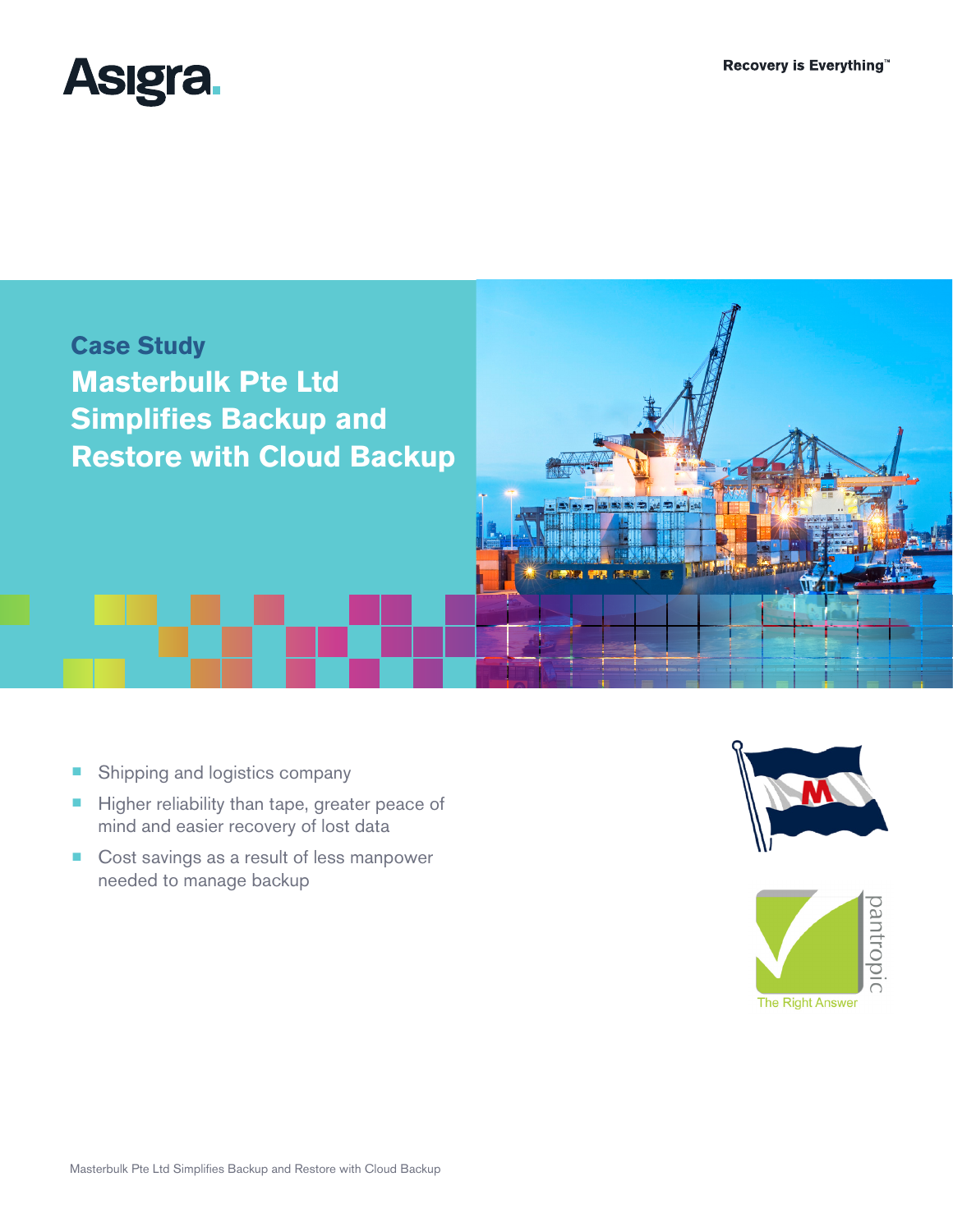

## **SUMMARY**

Email correspondence in Masterbulk's business is very important. With a total of 1.9TB of data to back up — such as SQL, file server, AMOS (Sybase) and Exchange being the most important — they used DLT tapes to backup and restore. The process would take up to half a day to finish and the routine was time consuming so efficiency and reliability were not its strong points.

### **CUSTOMER OVERVIEW**

Masterbulk Pte Ltd is an acclaimed privately owned shipping company based in Singapore and has been one of the major players in the shipping industry for over 15 years. Operating 23 open hatch gantry crane vessels to date, the company relies on email communication to help provide the coordination and document flow required to transport a wide diversity of cargoes between trade ports around the world. Exchange email accounts are the most critical data files Masterbulk requires to backup as the users tend to utilize the mail system as a database for large amounts of vital information such as contract details, delivery instructions, and shipping documents.

### **BUSINESS SITUATION**

The tape backup cycle was to do five daily incrementals plus one full backup on the weekend. The IT manager, Richard Maquilan, had previously experienced problems with trying to restore data from tapes, so he was adamant about doing recovery testing once a week. They had to run a frequent test restore to check the data integrity on all tapes to make sure the tapes were free from any damage. This could sometimes be a burden, most especially without an auto-loading system at that time. If a disaster occured, they could not afford to lose a single file contained in their backup system. The management team wanted to have a solid system that maintains the credibility of the company this is when Masterbulk considered obtaining a highly dependable offsite backup service in preparation for future audit requirements.

### **SOLUTION**

As the need for a better backup system became more urgent, Masterbulk started the search for an alternative solution. Doing their initial research online and then listening to proposals from competing vendors, they came to the conclusion that Pantropic's ATEGO<sup>®</sup> Cloud Backup service powered by Asigra offered the most favorable combination of cost effectiveness, reliability, and ease of use.

## **ASIGRA CLOUD-BASED DATA RECOVERY DELIVERS**

- Single integrated agentless solution for all data protection needs
- Policy-based protection based on the user's IT environment and recovery requirements
- Optimization of IT resources for enhanced utilization
- Data encryption that secures data in-flight and at-rest with full support of compliance requirements
- High-performance data recovery.

### **CHALLENGES**

- Protect critical databases, especially Exchange
- Overcome the unreliability of backup and recovery from tape
- Provide offsite data protection
- Simplify the backup management process.